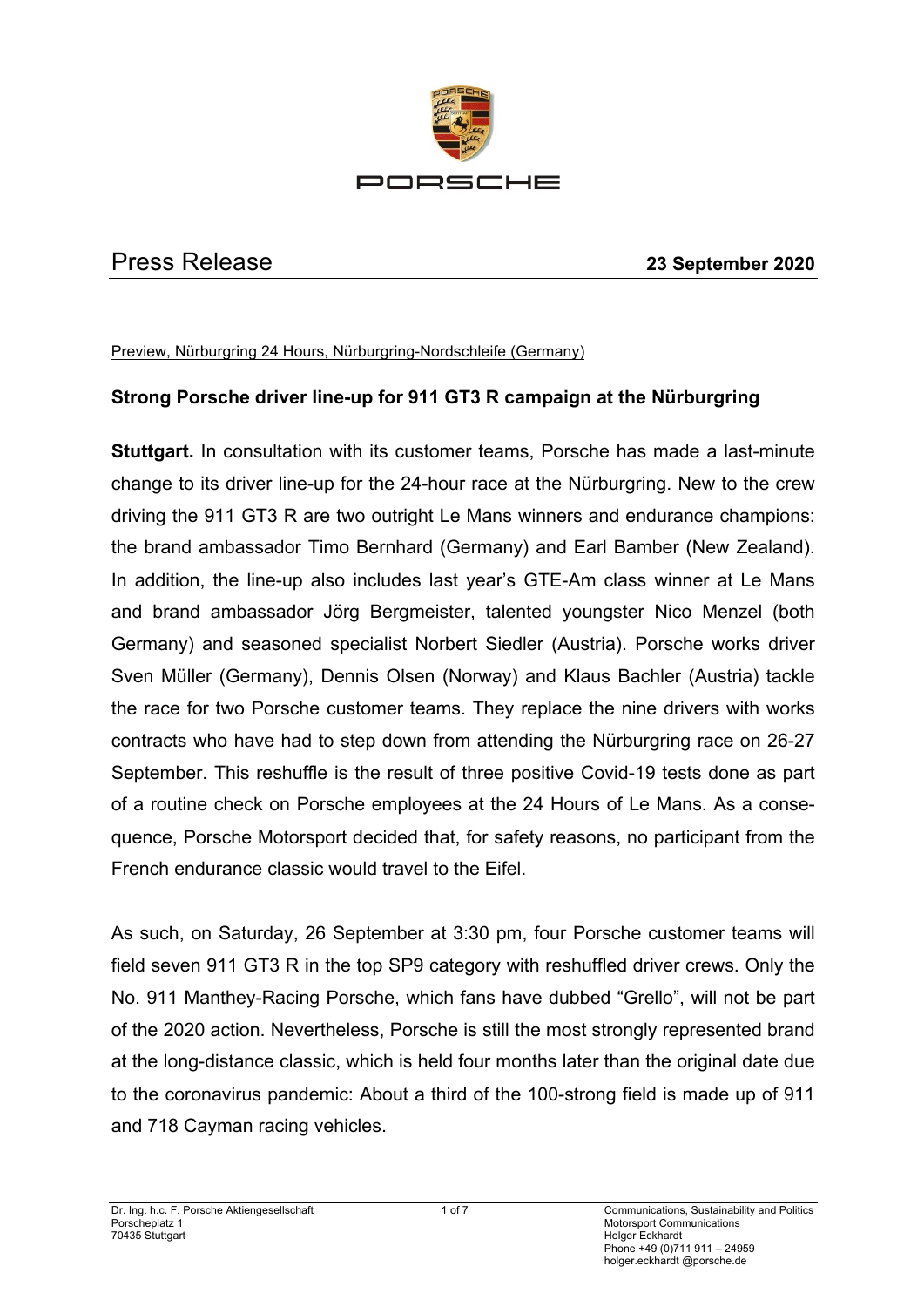"The health and safety of everyone involved take top priority for us. That's why the tough decision not to be represented at the Nürburgring by the drivers and employees who attended Le Mans was ultimately a no-brainer. Still, I'm glad that we found a quick solution with our customer teams and that we can compete on the legendary Nordschleife," says Fritz Enzinger, Vice President Porsche Motorsport. "I'd like to thank the organisers and officials at the ADAC who, in consultation with the relevant authorities, made it possible to hold the traditional 24-hour race on the Nürburgring. Hopefully, this important German motor racing event can welcome many fans from all over the world again next year."

#### **The race**

The Nürburgring is one of the world's most demanding and picturesque racetracks. The Eifel classic runs over a 25.378-kilometre combination of the Grand Prix circuit and the Nordschleife (northern loop). The infamous Nordschleife, which was given the intimidating name "Green Hell" by three-time Formula One World Champ Jackie Stewart, poses a real challenge for drivers with its rollercoaster layout, changing track surfaces, and many corners and crests. The fact that the race is contested by professional racers through to clubsport drivers makes the 24-hour marathon particularly appealing.

## **The Porsche customer teams**

Porsche provides its customer teams Falken Motorsports, Frikadelli Racing, Huber Motorsport and KCMG with support in their Eifel campaign by contributing drivers from their own squad, among other things. Because of the above-mentioned Covid-19 situation, works drivers Earl Bamber, Mathieu Jaminet (France)**,** Sven Müller and Dirk Werner (both Germany), as well as the two Porsche brand ambassadors Timo Bernhard and Jörg Bergmeister, will take the wheel of the Porsche 911 GT3 R. Frikadelli Racing have directly signed on Norbert Siedler (Austria).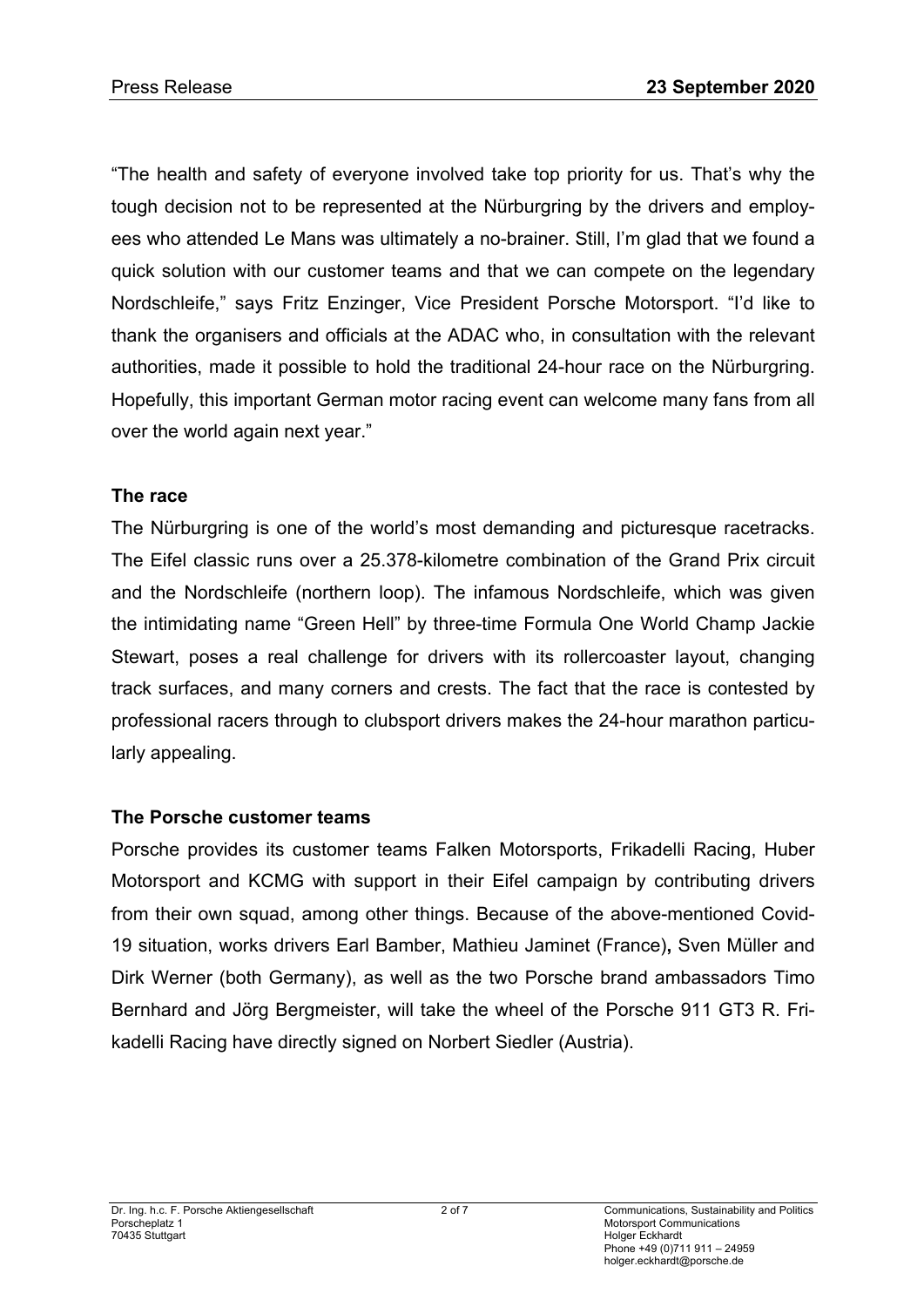# **An overview of the Porsche drivers (SP9 class)**

## **KCMG (Porsche 911 GT3 R #18)**

Earl Bamber, Jörg Bergmeister, Timo Bernhard, Dennis Olsen

## **KCMG (Porsche 911 GT3 R #19)**

Josh Burdon (Australia), Edoardo Liberati (Italy), Alexandre Imperatori (Switzerland), Dennis Olsen

## **Huber Motorsport (Porsche 911 GT3 R #25)**

Nico Menzel, Marco Holzer, Patrick Kolb (all Germany), Lorenzo Rocco di Torrepadula (Italy)

# **Frikadelli Racing Team (Porsche 911 GT3 R #30)**

Klaus Abbelen, Alexander Müller, Robert Renauer (all Germany), Norbert Siedler (Austria)

# **Frikadelli Racing Team (Porsche 911 GT3 R #31)**

Lance David Arnold, Lars Kern (both Germany), Mathieu Jaminet (France), Maxime Martin (Belgium)

## **Falken Motorsport (Porsche 911 GT3 R #33)**

Christian Engelhart, Sven Müller, Dirk Werner (all Germany), Klaus Bachler (Austria)

## **Falken Motorsport (Porsche 911 GT3 R #44)**

Klaus Bachler, Martin Ragginger (both Austria), Peter Dumbreck (Great Britain), Sven Müller

## **Nürburgring 24 Hours – all outright Porsche victories:**

- 1976 Müller / Hechler / Quirin (Porsche 911 Carrera)
- 1977 Müller / Hechler (Porsche 911 Carrera)
- 1978 Müller / Hechler / Gschwendtner (Porsche 911 Carrera)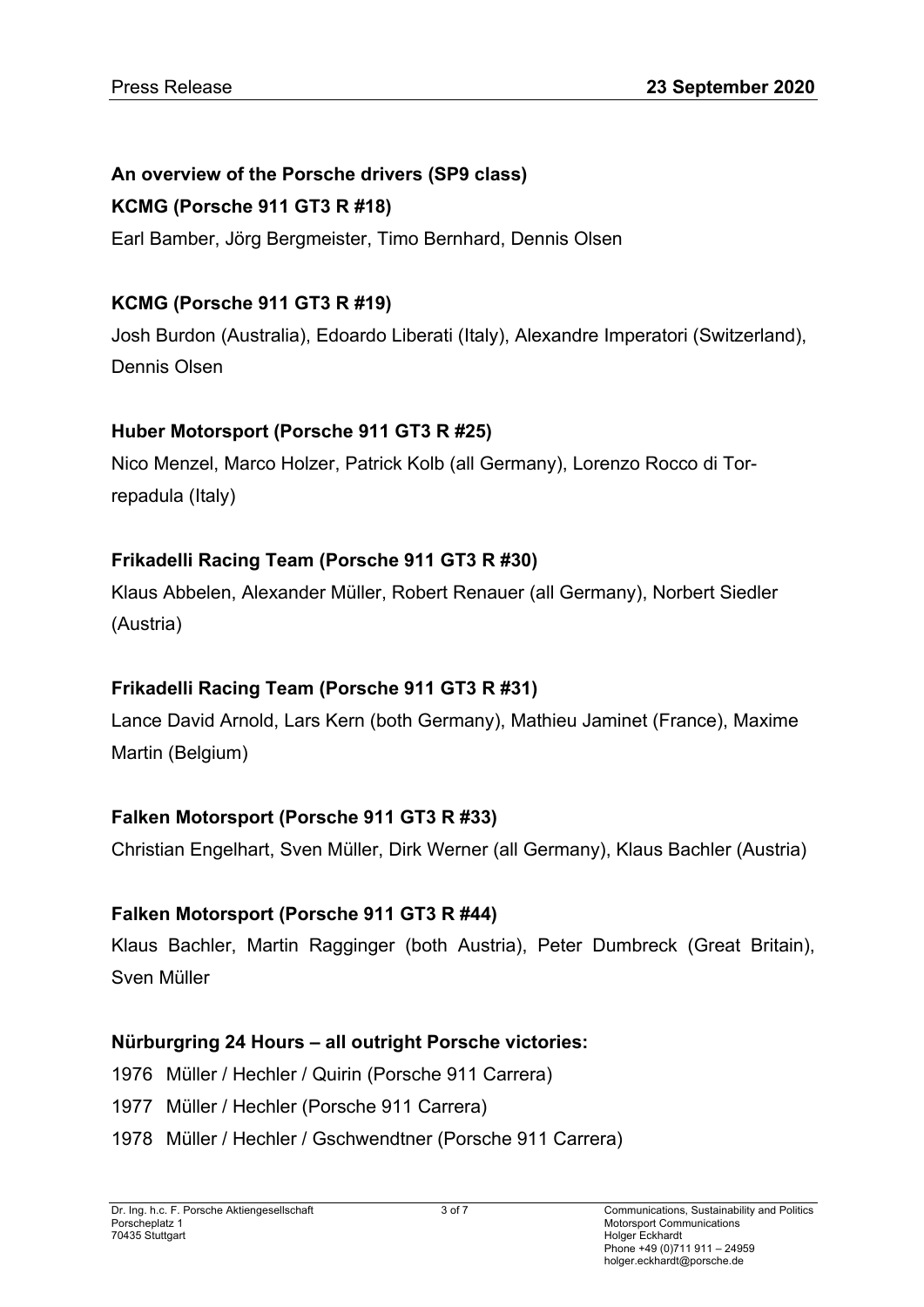1988 Dören / Holup / Faubel (Porsche 911 Carrera RSR) 1993 de Azevedo / Konrad / Wirdheim / Katthöfer (Porsche 911 Carrera) 2000 Mayländer / Bartels / Alzen / Heger (Porsche 911 GT3 R) 2006 Luhr / Bernhard / Rockenfeller / Tiemann (Porsche 911 GT3 MR) 2007 Lieb / Bernhard / Dumas / Tiemann (Porsche 911 GT3 RSR) 2008 Lieb / Bernhard / Dumas / Tiemann (Porsche 911 GT3 RSR) 2009 Lieb / Bernhard / Dumas / Tiemann (Porsche 911 GT3 RSR) 2011 Lieb / Bernhard / Dumas / Luhr (Porsche 911 GT3 RSR) 2018 Lietz / Pilet / Makowiecki / Tandy (Porsche 911 GT3 R)

## **The schedule**

## **Thursday, 24 September**

12:30 – 02:00 pm: Qualifying 1

08:00 – 11:30 pm: Qualifying 2

## **Friday, 25 September**

01:25 – 02:25 pm: Qualifying 3 05:50 – 08:10 pm: Top Qualifying

## **Saturday, 26 September**

11:15 am – 12:15 pm: Warm-up 03:30 pm: Start 48th Nürburgring 24 Hours

## **Sunday, 27 September**

03:30 pm: Finish 48th Nürburgring 24 Hours

## **The event on TV and live stream**

The Nürburgring 24-hour race gets underway at 3.30 pm on 26 September. The free-TV broadcaster RTL Nitro televises the Top Qualifying (25 September, from 6:15 pm) and the entire race live. The website www.24h-Rennen.de as well as many motorsport platforms offer free live-streaming of the Eifel classic.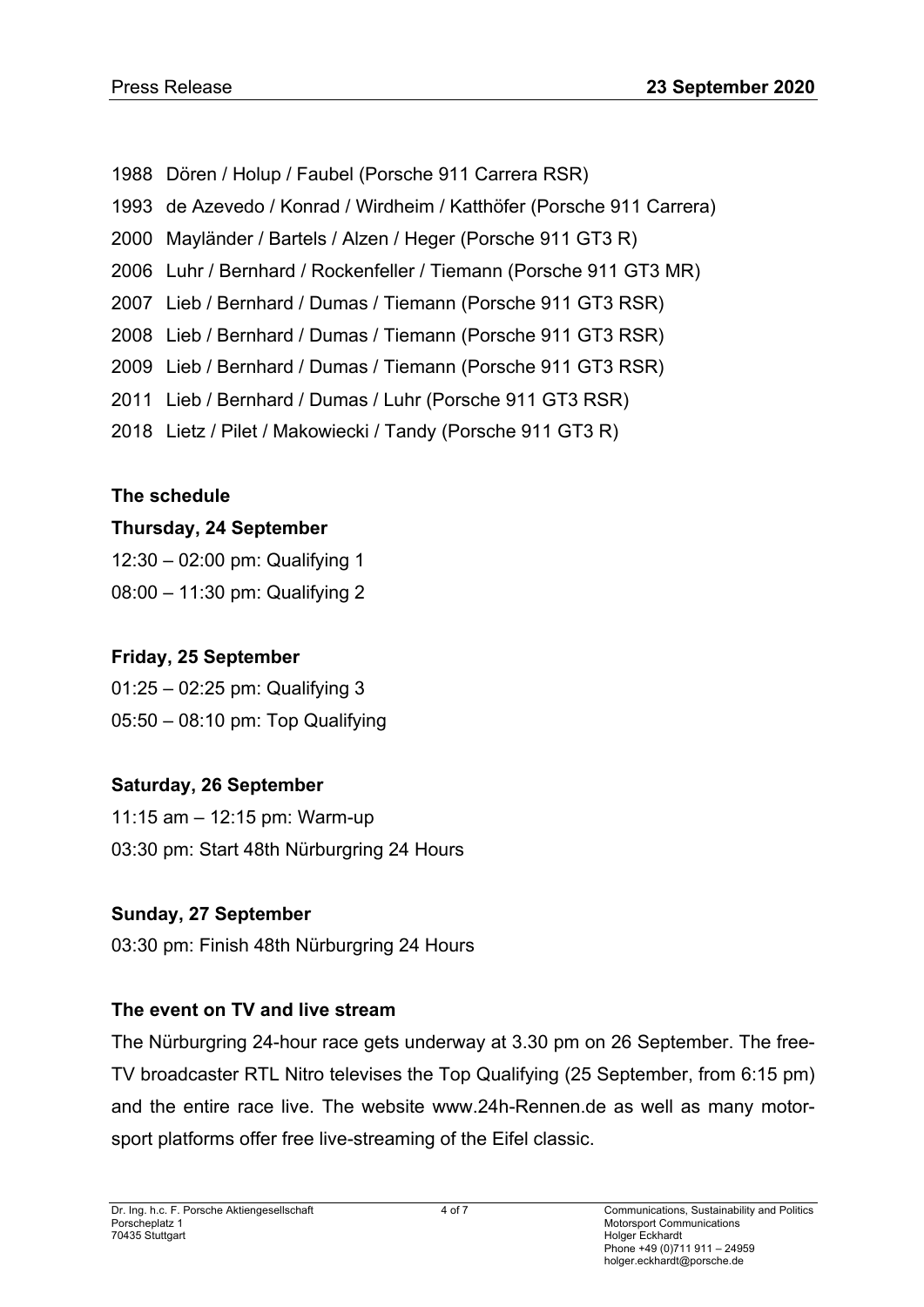## **Comments on the upcoming race**

**Pascal Zurlinden (Director Factory Motorsport):** "Our customer teams contest the prestigious Eifel classic with a completely new driver line-up and are keen to continue the fight for Porsche's  $13<sup>th</sup>$  overall victory with the 911 GT3 R. The Nürburgring 24 Hours is a special highlight on the international motor racing calendar. After the postponement to autumn, the weather conditions at the world's most demanding racetrack are expected to be different compared to previous years. Given the lower number of entries and a strong GT3 contingent in the SP9 category, I'm anticipating a 24 hour sprint."

**Sebastian Golz (Project Manager Porsche 911 GT3 R):** "The corona situation throws completely new challenges at us. We had to modify several driver crews at the last second. With the exception of Manthey-Racing's 'Grello', all of our customer racing cars will compete. Of course, it hurts that we have to race without the nine planned drivers. However, thanks to Earl Bamber, Timo Bernhard and Jörg Bergmeister – to name just three – we've found strong replacements. We're grateful they could jump in at the last minute and thanks as well to the teams for their support. Now it's up to us to make the best out of the situation."

**Earl Bamber (Porsche 911 GT3 R #18):** "Normally I'd have been competing in the IMSA series this coming weekend, but unfortunately, that's not possible for us. Safety first, there's no doubt about that. On the flip side, the opportunity arose at short notice for us to take part in the 24-hour race. It's going to be a huge challenge for me because I'm basically jumping in the deep end. It's great that I can drive for KCMG. I know the team well. I competed in the NASCAR series recently with them. All Porsche teams have prepared intensively with the 911 GT3 R for the toughest race of the year. I'm super excited about my first laps on the Nordschleife."

**Jörg Bergmeister (Porsche 911 GT3 R #18):** "I feel sorry for the drivers who should have been behind the wheel. For me personally, the preparation work is far from perfect. This is the first time this year that I sit in a racing car at the Nordschleife – but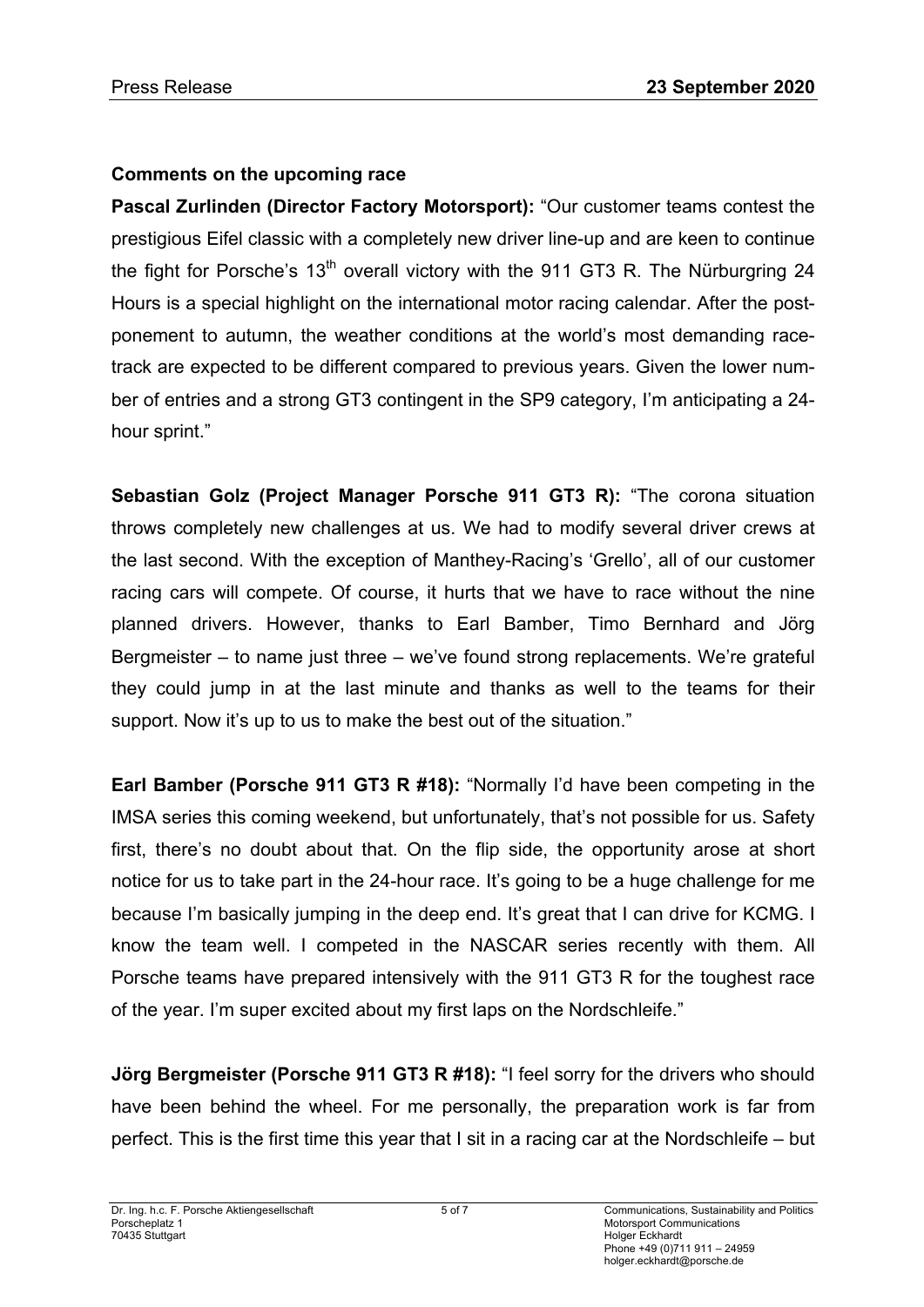we're a team at Porsche. We'll make the most of the situation and hopefully achieve a decent result."

**Timo Bernhard (Porsche 911 GT3 R #18):** "Expect the unexpected – I'm happy to help out, of course, under the current circumstances, even though my first thoughts are with the drivers who can't travel to the highlight at the Nürburgring. Still, at Porsche, we stick together and support each other. That's what makes our team spirit. The squad and the drivers in our 911 GT3 R are strong. Even though we weren't able to prepare properly and it's been seven years since I last contested a 24-hour race on the Nordschleife, it'll be okay. I feel a good result is possible."

**Sven Müller (Porsche 911 GT3 R #33):** "There's a new qualifying procedure this year with two 'top qualifying' sessions. We haven't yet qualified for the final session with 18 participants. We'll have to fight hard to make it into this critical individual time trial. And even if we don't manage to get a perfect grid spot, I'm feeling confident for the race. We've made steady progress in terms of tyre development this year and I think we have a good car."

**Dirk Werner (Porsche 911 GT3 R #33):** "In my opinion, the 24-hour race at the Nürburgring is the best endurance event on the world's most challenging and beautiful racetrack. Falken Motorsports would like to win and I'm aiming to notch up my first victory at this classic. The race won't be the same without the fans this year. There's a very special atmosphere with the spectators camping and partying along the Nordschleife. It's a pity that it'll be missing this year. With the smaller overall entry list, but many GT3 vehicles competing, it'll be a fast race. It'll be exciting!"

**Mathieu Jaminet (Porsche 911 GT3 R #911):** "I was excited to drive Manthey-Racing's 'Grello', but it is what it is. I know Frikadelli Racing from previous races. The team is extremely professional. We're coming to the 'Ring to do our best and to win. I'm feeling highly motivated."